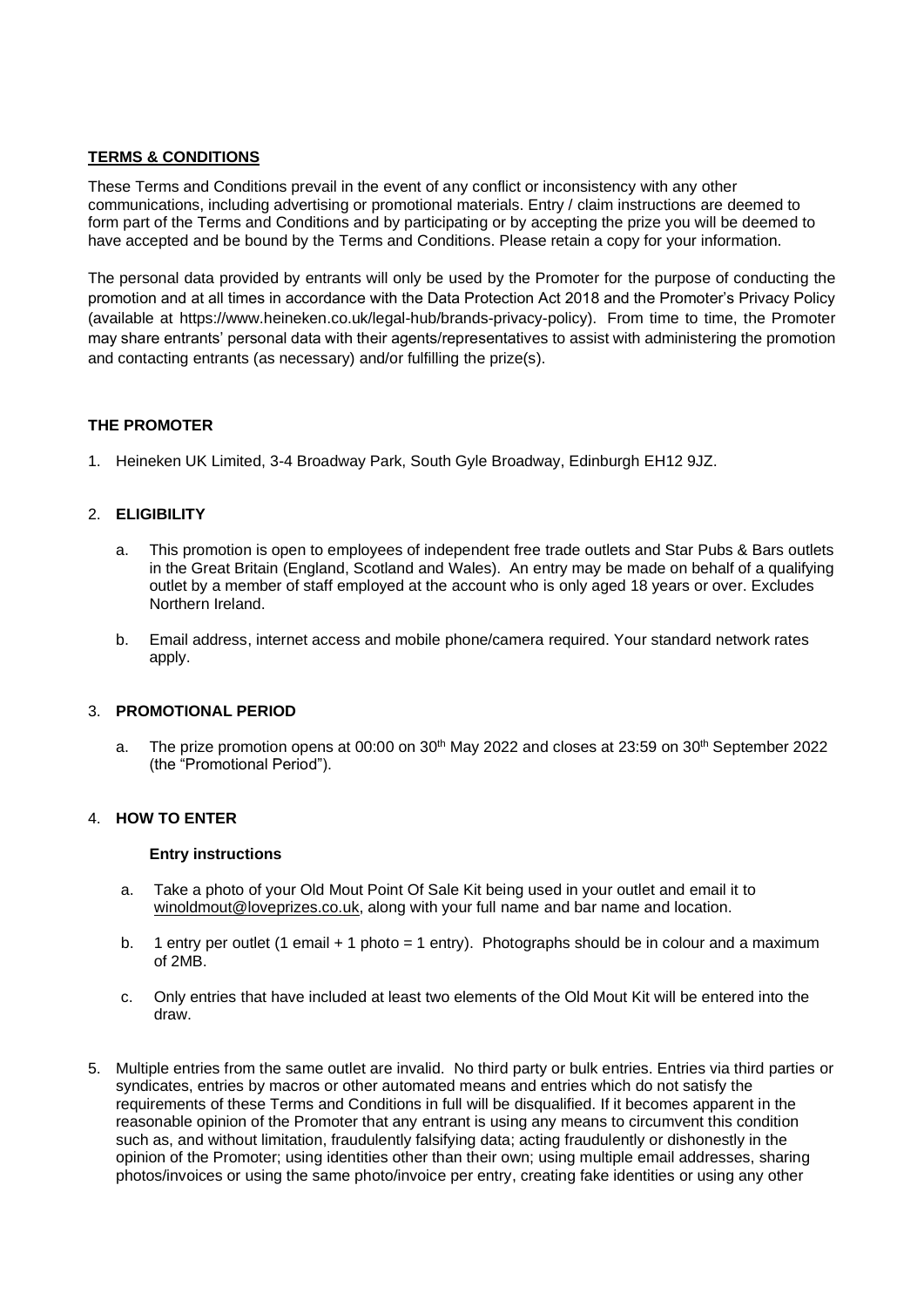automated or manual means in order to increase that participant's entries or otherwise acting in violation of these terms, these participants will be disqualified, and any prize entitlement will be void.

- 6. The promoter accepts no responsibility for lost, incomplete, illegible or delayed entries, such entries will be void. Proof of sending is not proof of receipt and promoter does not accept any responsibility for the non receipt or the late receipt of entries due to network failure or for any associated costs to entrants. No entries submitted via any other means will be accepted. The promoter cannot guarantee uninterrupted or secure access to the entry route.
- 7. Entrants must only submit images that are their own work or that they have permission to use. Each entrant warrants and represents that any picture or image used in connection with this Promotion: (i) is original to them (ii) is submitted in good faith and (iii) has been legally obtained and created.
- Each entrant undertakes to the Promoter that their entry does not: (i) infringe the intellectual property, privacy or publicity rights or any other legal or moral rights of any third party, or violate applicable laws, regulations or terms of use; (ii) does not contain references to any other brands or trademarks; (iii) does not contain any false, defamatory, malicious, indecent, threatening or otherwise inappropriate imagery or statements, or represent a danger to health and safety; (iv) the entrant shall be solely responsible for your entry and the consequences of posting or publishing it; (v) the entrants has permission from all people appearing in the entry to submit the submission for these purposes; and (vi) the photograph does not disclose any personal or confidential information belonging to you or anyone else; Each entrant agrees to indemnify the Promoter for any loss, damage or liability arising should this provision be breached. If relevant, the Promoter reserves the right, but not the obligation (and without limiting entrants' warranty and indemnity as set out above), to screen, filter and/or monitor information

provided by the entrant and to edit, refuse to distribute or remove the same.

## 8. **PRIZE FUND**

- a. There is 1 prize in total ('**Prize**'):
- b. 1 winner randomly drawn from all valid entries by a random computer generator within 28 days of Promotion Period closing will receive a £500 Virgin Experience Days voucher and £150 spending money towards a UK glamping experience. For the avoidance of doubt, whomever submits the entry, is the winner.
- c. **Covid-19:** The Promoter shall not be liable in any way for its inability to meet these timeframes in the event of any national or local lockdowns, or any circumstances resulting from Covid-19, which affect the prize delivery supply chain. Should Covid-19 affect the ability to meet these deadlines, the Promoter will fulfil its obligations as soon as it is reasonably possible.
- d. The winner will be responsible for any tax liability which may arise in connection with their receipt of the prize.
- e. The prize does not include travel or additional expenses.
- f. The prize is not transferable and there is no alternative either in whole or in part.
- g. The Promoter reserves the right to replace the Prize with an alternative prize of equal or higher value if circumstances beyond the Promoter's control makes it necessary to do so.
- h. The Promoter cannot guarantee that the Virgin experience will be free from disruptions, failings or cancellations. The Promoter is not liable for such disruptions, failings or cancellations unless they are caused by its negligence. Any requests for refunds or compensation arising from them should be sent to the operator of the experience.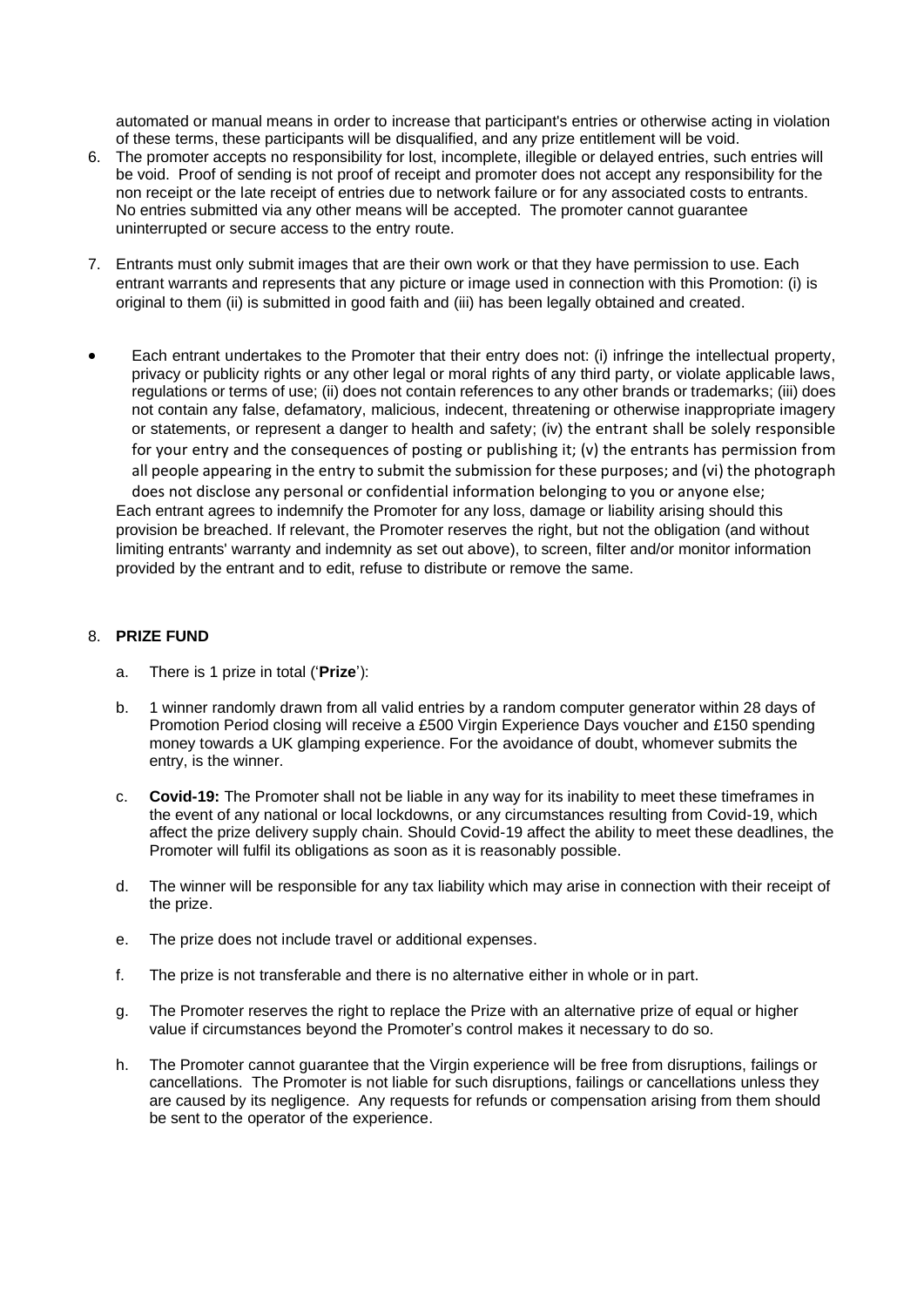## 9. **WINNER NOTIFICATION AND PRIZE FULFILMENT**

- a. The winner will be notified by email, within 28 days of the end of the Promotional Period. It is the responsibility of the entrant to ensure that they respond to the winner notification, either by answering the email, or by calling the freephone number provided in the winner notification. If the winner does not respond within the initial 7 days of the initial prize notification, they will be contacted again and given a further 7 days to respond. If contact cannot be made, or the prize is not claimed, within 14 days of the initial prize notification date an alternative winner/runner-up will be drawn. The Promoter cannot be held responsible for the winner or a runner-up failing to supply accurate information which affects prize acceptance or delivery of their prize.
- b. The Promoter reserves the right to verify the winner ask for proof identity, age, address, employment at the winning bar, employer's permission (where relevant) and to disqualify an entrant and withdraw prize entitlement where there are reasonable grounds to believe there has been a breach of these Terms and Conditions.
- c. The Promoter does not accept any responsibility in the event a winner/runner-up is not able to take their prize.
- d. The Virgin Experience Days gift card will be provided as an e-voucher to the winner's email address within 28 days of prize claim and verification. The e-voucher is valid for 12 months and can be redeemed only at virginexperiencedays.co.uk. Terms and conditions of use can be found at [https://www.virginexperiencedays.co.uk/terms-and-conditions.](https://eur03.safelinks.protection.outlook.com/?url=https%3A%2F%2Fwww.virginexperiencedays.co.uk%2Fterms-and-conditions&data=05%7C01%7Celaine.weatherhead%40heineken.co.uk%7C4160f612441e4805ecc308da2df32244%7C66e853deece344dd9d66ee6bdf4159d4%7C0%7C0%7C637872819529417918%7CUnknown%7CTWFpbGZsb3d8eyJWIjoiMC4wLjAwMDAiLCJQIjoiV2luMzIiLCJBTiI6Ik1haWwiLCJXVCI6Mn0%3D%7C3000%7C%7C%7C&sdata=vEutbZbpyKQaYVmnKoGcUIPap5TcBNLp83v6gclqSZo%3D&reserved=0) It is the responsibility of the winner to book their own glamping experience.
- e. The £150 spending money will be paid by cheque to the winner within 28 days of prize claim and verification.
- f. This promotion is in no way sponsored, endorsed or administered by, or associated with Virgin Experience Days.

## 10. **LIMITATION OF LIABILITY**

a. Entry to the Promotion is at the entrant's sole risk. Except as specifically set out herein and to the maximum extent permitted by law, all conditions, warranties and representations expressed or implied by law are hereby excluded. To the fullest extent permitted by law, the Promoter, its agents and distributors hereby excludes and shall not have any liability to any entrant or third party in connection with or arising out of this promotion howsoever caused, including for any costs, expenses, claims, forfeited prizes, damages and other liabilities (whether in contract, tort or otherwise), provided that nothing herein shall operate so as to limit or exclude our liability for personal injury or death caused by the Promoter's negligence. For the avoidance of doubt, this clause shall also apply in respect of any prize provided by a third-party provider.

### 11. **GENERAL**

- a. Promoter's decision is final and binding. No correspondence will be entered into. Entry deems acceptance of these Terms and Conditions.
- b. Instructions provided at the point of entry form part of the Terms and Conditions of this Promotion. In the event of a conflict, these Terms and Conditions take precedence.
- c. The Promoter reserve the right, at its sole discretion, to eliminate or disqualify any entries or entrants that it regards as being in breach of these Terms and Conditions or the spirit of the Promotion. Those who try and circumvent the entry process and/or entry instructions by any method, will be disqualified and any prize award will be void.
- d. The Promoter reserves the right to cancel, amend, withdraw, terminate or temporarily suspend this Promotion in the event of any unforeseen circumstances or technical reason outside its reasonable